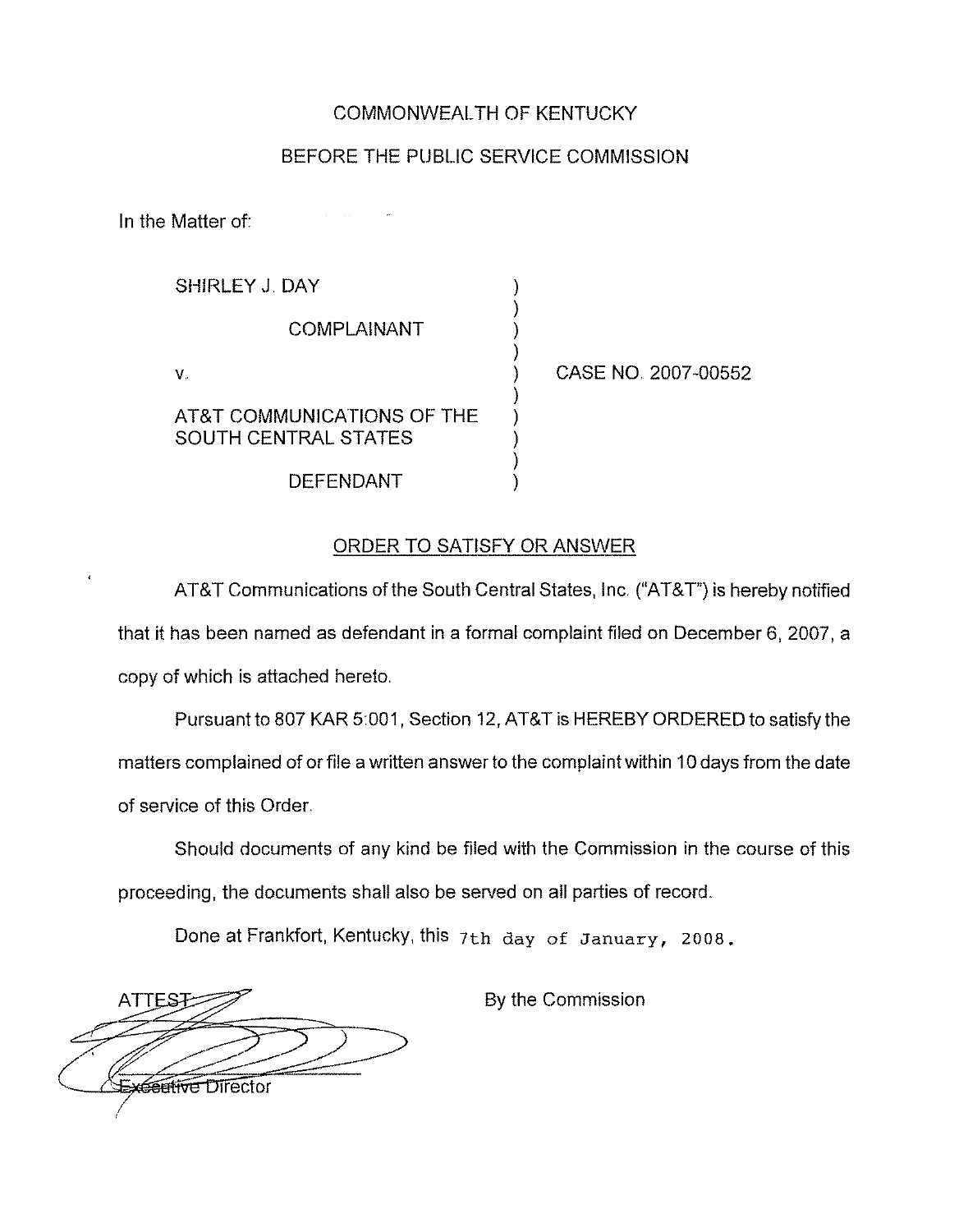2007-00552

# COMMONWEALTH OF KENTUCKY

## BEFORE THE PUBLIC SERVICE COMMISSION

| In the matter of:             |                                                                    |                                                                 |
|-------------------------------|--------------------------------------------------------------------|-----------------------------------------------------------------|
|                               | (Your Full Name)<br>COMPLAINANT                                    | RECEIVED<br>DEC 0 6 2007<br>PUBLIC SERVICE<br><b>COMMISSION</b> |
| VS.<br>ξ<br>(Name of Utility) | DEFENDANT                                                          |                                                                 |
|                               | <u>COMPLAINT</u>                                                   |                                                                 |
| The complaint of              | (Your Full Name)                                                   | respectfully shows:                                             |
| (a)                           | РA<br>(Your Rull Name)                                             |                                                                 |
|                               | - (Your Address)                                                   | $L_{\text{usSE}}$ llville, $k_{1}$ 42276                        |
| (b)                           | Q(t)<br>MC)<br>(Name of Utility) $\}$                              |                                                                 |
|                               | (Address of Utility)                                               |                                                                 |
| (c)                           | That:<br>(Describe here, attaching additional sheets if necessary, |                                                                 |
|                               | the specific act, fully and clearly, or facts that are the reason  |                                                                 |
|                               | and basis for the complaint)                                       |                                                                 |
|                               |                                                                    |                                                                 |

Continued on Next Page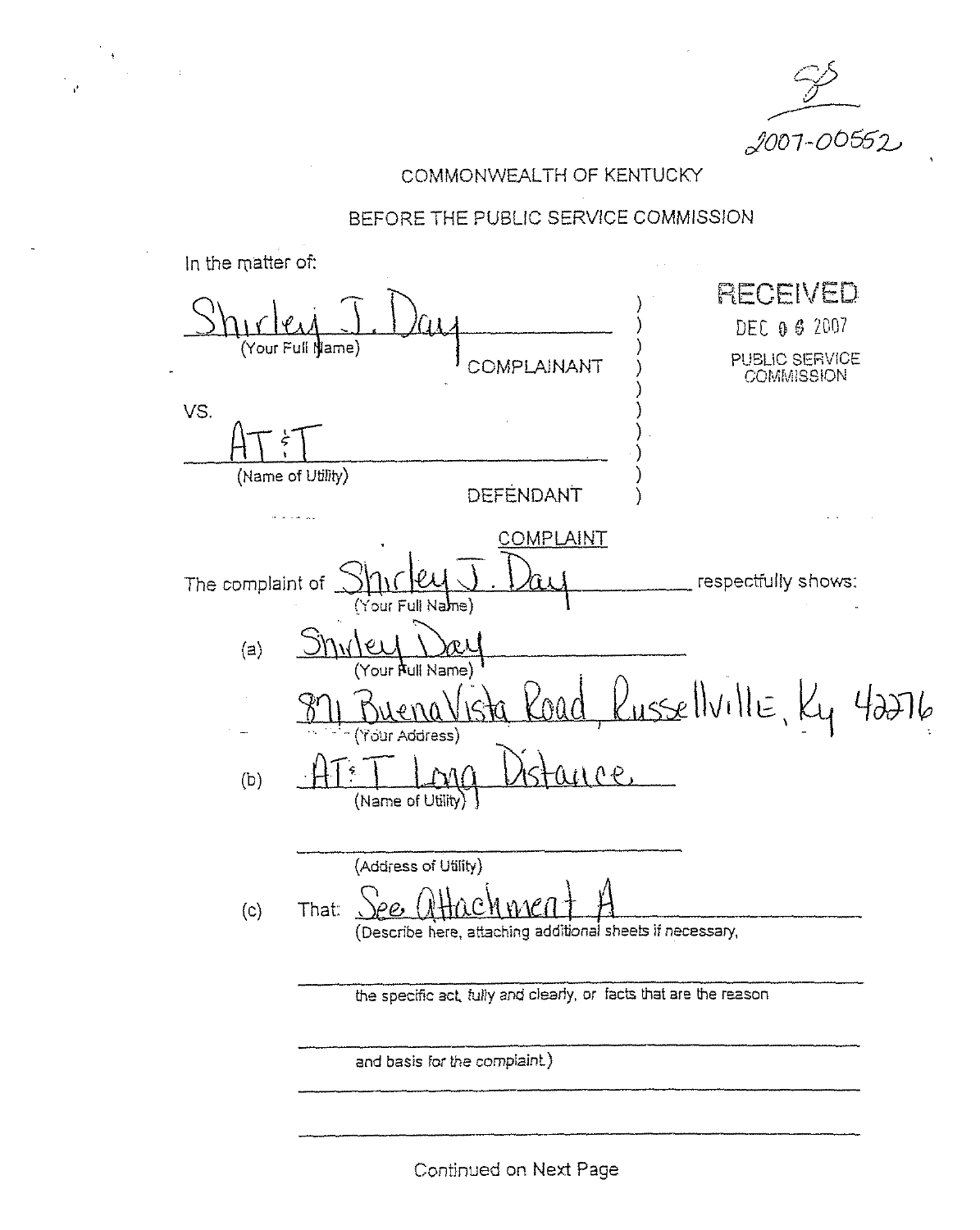Formal Complaint  $\sum_{i=1}^{n}$ <u>hr(</u> \e  $\infty$  $\neg$  VS. Page 2 of 2 Hackmer Wherefore, complainant asks See (Specifically state the relief desired) Dated at *LUSSell U(IIIG*  $\Box$ , Kentucky, this  $\sqrt{\frac{1}{2}}$ (Your City)  $\frac{2}{10}$  $1)$ prember  $\circ$ f (Month)

(Name and address of attorney, if any)

 $\frac{3}{4}$  $\frac{1}{2} \sum_{i=1}^{n} \frac{1}{2} \sum_{j=1}^{n} \frac{1}{2} \sum_{j=1}^{n} \frac{1}{2} \sum_{j=1}^{n} \frac{1}{2} \sum_{j=1}^{n} \frac{1}{2} \sum_{j=1}^{n} \frac{1}{2} \sum_{j=1}^{n} \frac{1}{2} \sum_{j=1}^{n} \frac{1}{2} \sum_{j=1}^{n} \frac{1}{2} \sum_{j=1}^{n} \frac{1}{2} \sum_{j=1}^{n} \frac{1}{2} \sum_{j=1}^{n} \frac{1}{2} \sum_{j=1}^{n$ 

 $\frac{1}{2}$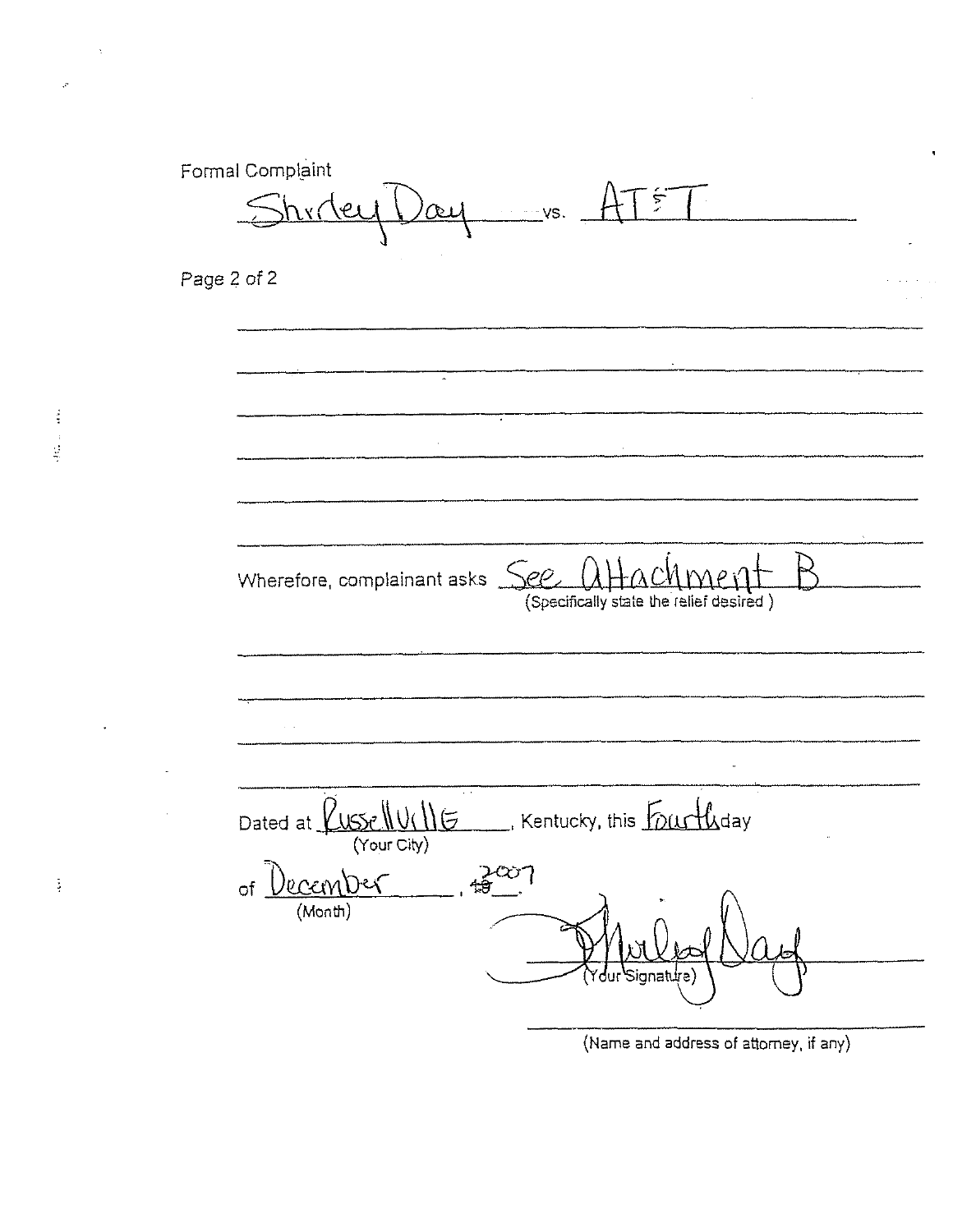

In February of 2002, I established phone service at my home on Buena Vista Road and was assigned the number (270) 725-9794. At that time I was asked to choose a long distance company and I elected not to have a long distance carrier because of billing errors by AT&T at my previous address, and the difficulty with which a resolution was achieved. I elected not to have a long distance carrier but instead opted for the security of a prepaid phone card 龜網

essi aft

 $\mathcal{B}_{\mathcal{S}} \oplus \mathcal{B}$ 

 $\frac{1}{2004}$  (received on my BellSouth bill a charge for AT&T long distance service. I called to question this charge and after a seemingly endless tier of automated voice  $\frac{1}{2}$  is safely was told that I would have to contact AT&T to dispute the charges. Again, I  $\frac{1}{2}$  was subjected to long hold times and having to explain the situation to four "customery  $\mathbb{R}$  is independent in the set of  $\mathbb{R}$  is could actually speak to a person in authority if explained that I had never been an AT&T customer at this number and thus should not be charged for said service The charges were removed

ţ.

In September 2007, I received a bill from  $AT&T$  Long Distance Because I do not have long distance service with any carrier, I assumed the additional bill was a glitch resulting from the restructuring of BellSouth/AT&T and paid only my normal phone bill from BellSouth-turned-AT&T

In October, I received another bill for long distance service from AT&T along with a delinguent notice for September's fraudulent billing. I called the "new AT&T" to adiress: 脑 billing and after numerous menu options, one and one half hours of being on fold, and speaking to three Bombay call center employees, I still had not been able to speak to anyone who could even address my issue, least of all resolve it Each call center representative only assured me that I am a customer of AT&T proven by the fact that their records indicted thus None would escalate my call to a person with access to my past records or the ability to review the charges When asked to do so, each assured me that if I would "please hold" I would be connected to their supervisor when in fact I would be placed back in the queue only to be answered by yet another India-based call center employee or finally placed in a perpetual hold which after forty-five minutes, no one answered

After contacting the Public Service commission, I received AT&T's response which only indicated that their records show that I have been a customer of  $AT\&T$  long distance since I began phone service in 2002

Never did anyone from  $AT\&T$  call to speak to me about my complaint and it was not until Matt Rhody from PSC contacted them again that I was able to speak to an actual  $AT&T$  representative with access to my past records

Tasked how could I correct these erroneous charges and avoid a blemish on my otherwise  $\frac{1}{2}$  asked with a contract the set of the had the power to make that change, but he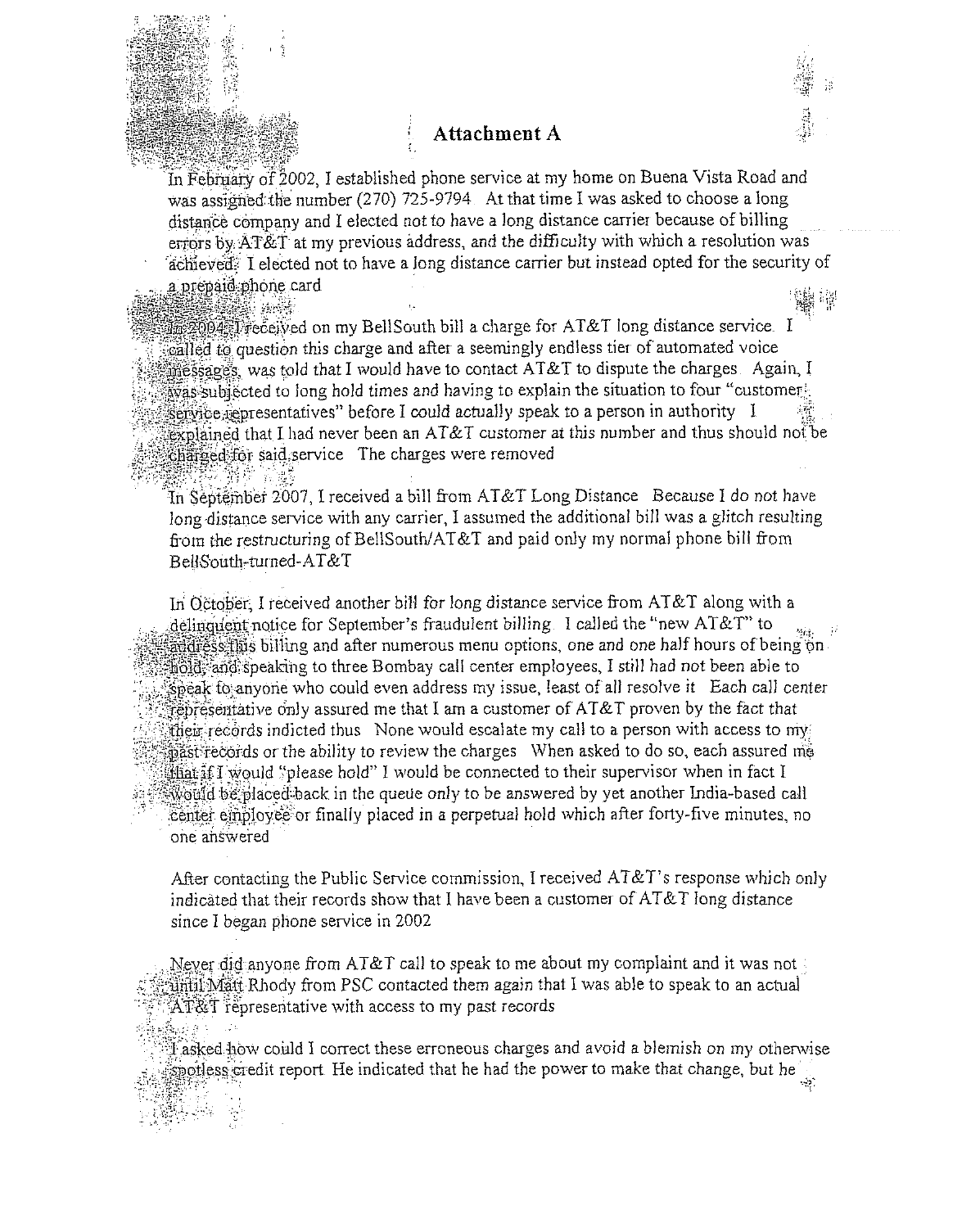chose not to My only option was to pay it He claims that I am their customer regardless of my repeated attempts to indicate otherwise

- He acknowledged
	- $\bullet$ . He could provide no record of my ever requesting to be a customer of  $AT&T$  for long distance

Ť  $\frac{1}{\sqrt{2}}$ 

 $d^{\rm c}$ 

- That his records indicate that I called in 2004 claiming that I was not and had not been a customer of AT&T and that the monthly charge was terminated
- That I am unable to make calls from my phone with AT&T without using my prepaid card

Still, he claims that I am responsible to pay for a "service" that I did not request, did not of could not use, nor even could have known that the alleged "service" was being provided.

 $\mathbb{E}$ gefat least 10 calls a week from AT&T offering me calling plans if I choose AT&T as  $\mu$  carrier If I were already a customer. I would not be asked to become a customer